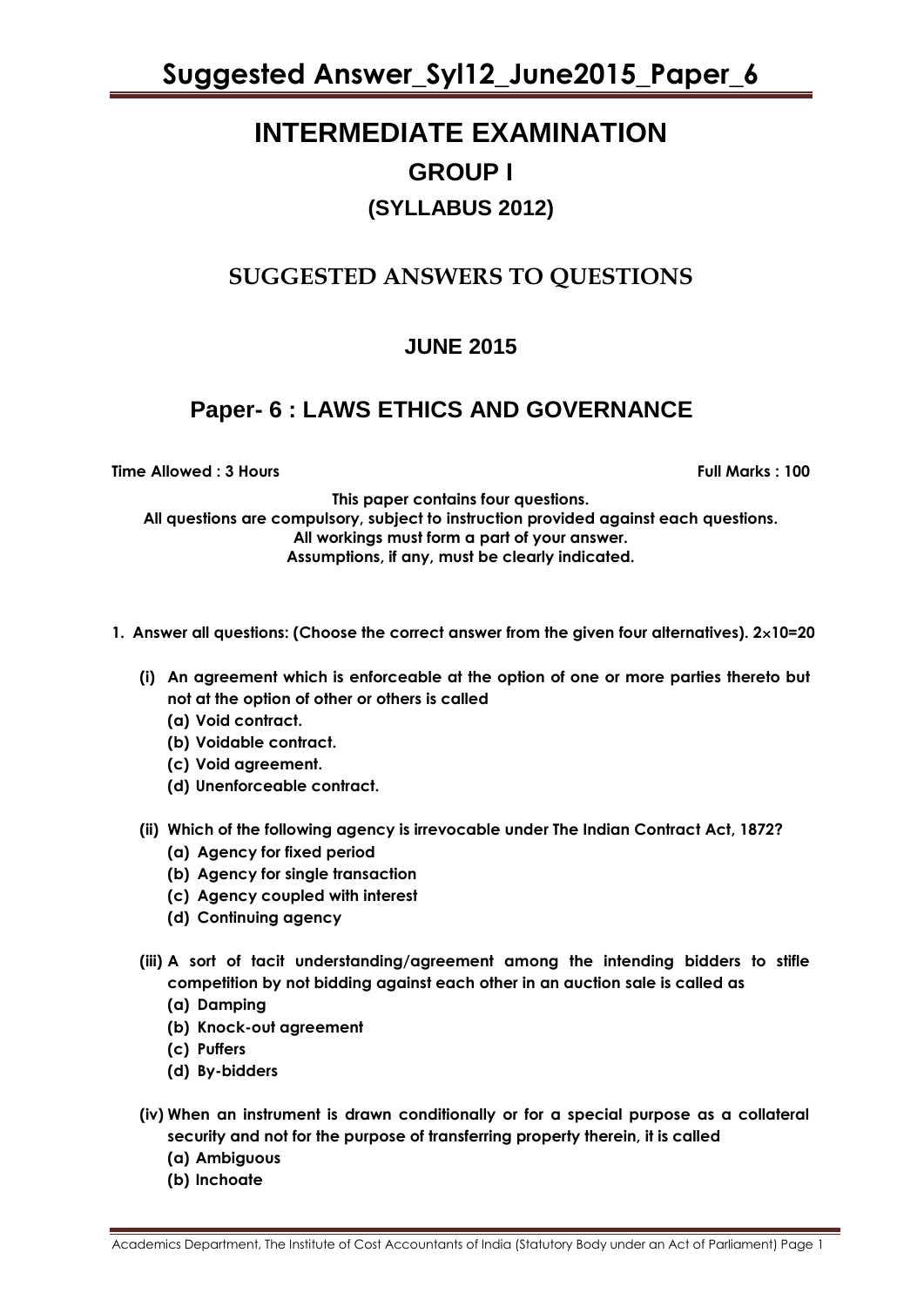- **(c) Escrow**
- **(d) Inland**
- **(v) Which Committee is constituted by the occupier to promote cooperation between the workers and management in maintaining proper safety and health at workplace?**
	- **(a) Safety Committee**
	- **(b) Health Committee**
	- **(c) Management Workers Consultative Committee**
	- **(d) Maintenance Committee**
- **(vi) Under Payment of Bonus Act, 1965, in disputed cases, bonus most be paid** 
	- **(a) Within 8 months from the close of the accounting year.**
	- **(b) Within 1 month from the date on which the award becomes enforceable.**
	- **(c) Within 2 months from the date on which the award becomes enforceable.**
	- **(d) Within 6 months from the date of closing of the accounting year.**
- **(vii) Businessmen or industrialists take initiative to form new companies. Their main function is to manage the company after its promotion, they are known as**
	- **(a) Particular Promoters**
	- **(b) Occasional Promoters**
	- **(c) Professional Promoters**
	- **(d) General Promoters**
- **(viii) Which of the following persons are exempted from fees under Right to Information (RTI) Act, 2005?**
	- **(a) Foreigners**
	- **(b) Young persons**
	- **(c) People living below the poverty line**
	- **(d) Association of persons**
- **(ix) The study of ethics can be divided into four operational areas namely meta ethics, normative ethics, descriptive ethics and**
	- **(a) Positive ethics**
	- **(b) Physical ethics**
	- **(c) Applied ethics**
	- **(d) Natural ethics**
- **(x) When a professional promotes a position or opinion to such extent that some objectivity may have to be compromised, this threat is known as** 
	- **(a) Familiarity threat**
	- **(b) Objectivity threat**
	- **(c) Advocacy threat**
	- **(d) Intimidation threat**

- 1. (i) (b) Voidable contract.
	- (ii) (c) Agency coupled with interest
	- (iii) (b) Knockout agreement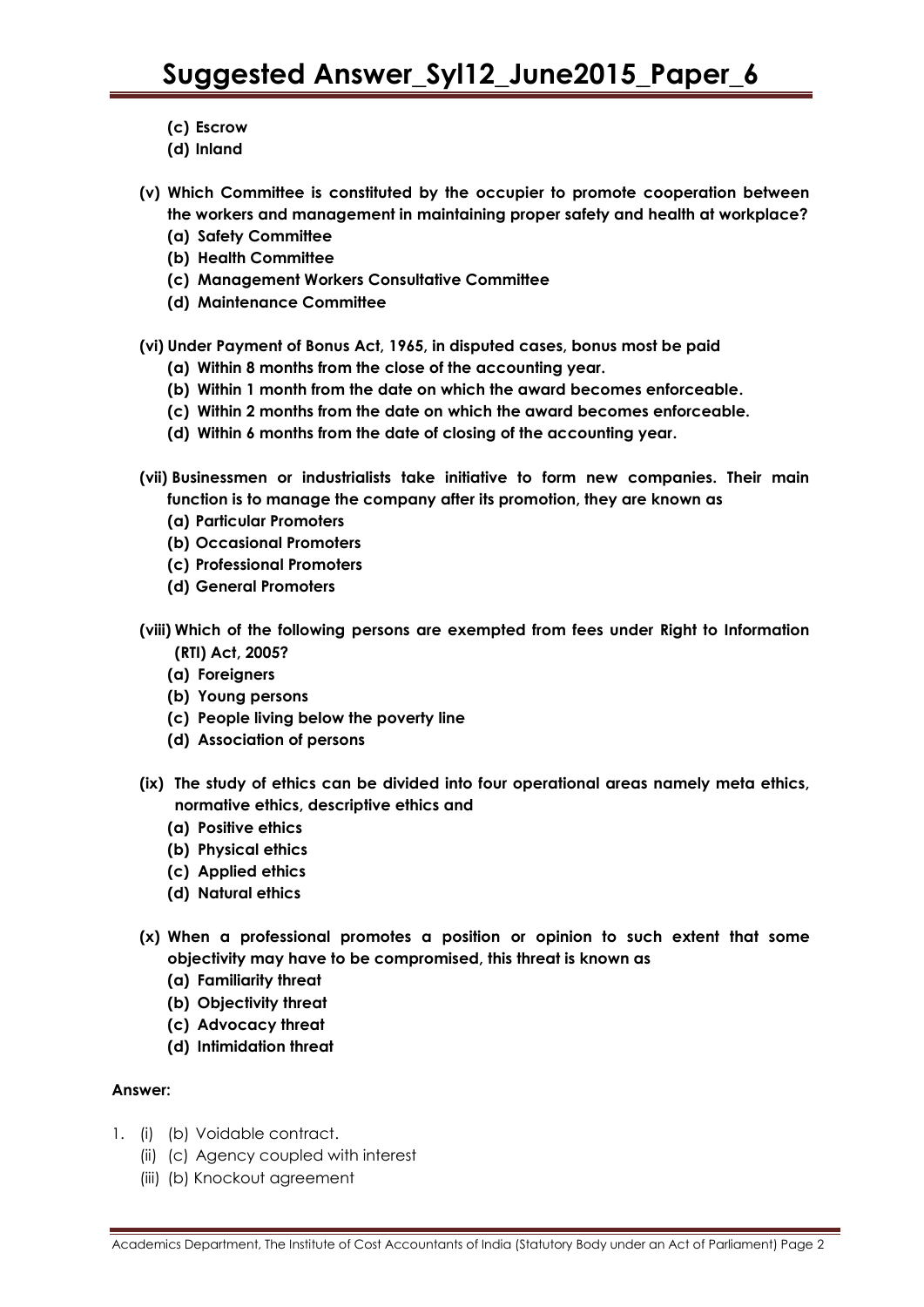- (iv) (c) Escrow
- (v) (a) Safety Committee
- (vi) (b) Within one month from the date on which the award becomes enforceable
- (vii)(d) General promoters
- (viii) (c) People living below the poverty line
- (ix) (c) Applied ethics
- (x) (c) Advocacy threat

### **2. Answer any four questions: 12x4=48**

- **(a) (i) Nishant lends a sum of** ` **8,000 to Prashant on the security of ten shares of XYZ Ltd. on 1st January, 2015. On 25th March 2015, XYZ Ltd. has issued one Bonus share. Prashant return the loan amount of** ` **8,000 with interest to Nishant. But Nishant returns only ten shares which were pledged and refuse to give one bonus share. Advise, Prashant in the light of the provisions of the Indian Contract Act, 1872. 3**
	- **(ii) With a view to boost the sales, M/s ABC Ltd. sells a new machine to Mr. B on trial basis for a period of three days with a condition that if Mr. B is not satisfied with the performance of the new machine, he can return back the new machine. However, the machine was destroyed in a fire accident at the place of Mr. B before the expiry of three days. Decide whether Mr. B is liable for the loss suffered under Sale of Goods Act, 1930. 3**
	- **(iii) Rohit and Anurag are partners in a firm. They borrowed a sum of** ` **10,000 from Parul. Later on, Rohit becomes insolvent but his assets are sufficient to payback the loan. Parul compels Anurag for the payment of entire loan. Referring to the provisions of the Indian Partnership Act, 1932, examine the validity of Parul's claim and decide as to who may be held liable for the above loan. 3**
	- **(iv) 'A partial endorsement does not operate as a negotiation of the instrument'. Explain. 3**

### **Answer:**

- 2. (a) (i) As per the provisions of Section 163(4) of the Indian Contract Act, 1872 "in the absence of any contract to the contrary, the bailee is bound to deliver to the bailor, or according to his directions any increase or profit which may have accrued from the goods bailed". Applying the provisions to the instant case, the bonus share is an increase on the shares pledged by Prashant to Nishant. So Nishant is liable to return the shares along with bonus share and hence Prashant the bailor, is entitled to receive the bonus share also from Nishant (Motilal VS Bai Mani).
	- (ii) The problem as asked in the question is based on the provisions of the Sale of Goods Act, 1930 as contained in Section 8. Where there is an agreement to sell specific goods and subsequently the goods without any fault on the part of the seller or buyer perish or become so damaged as no longer to answer to their description in the agreement before the risk passes to the buyer, the agreement

Academics Department, The Institute of Cost Accountants of India (Statutory Body under an Act of Parliament) Page 3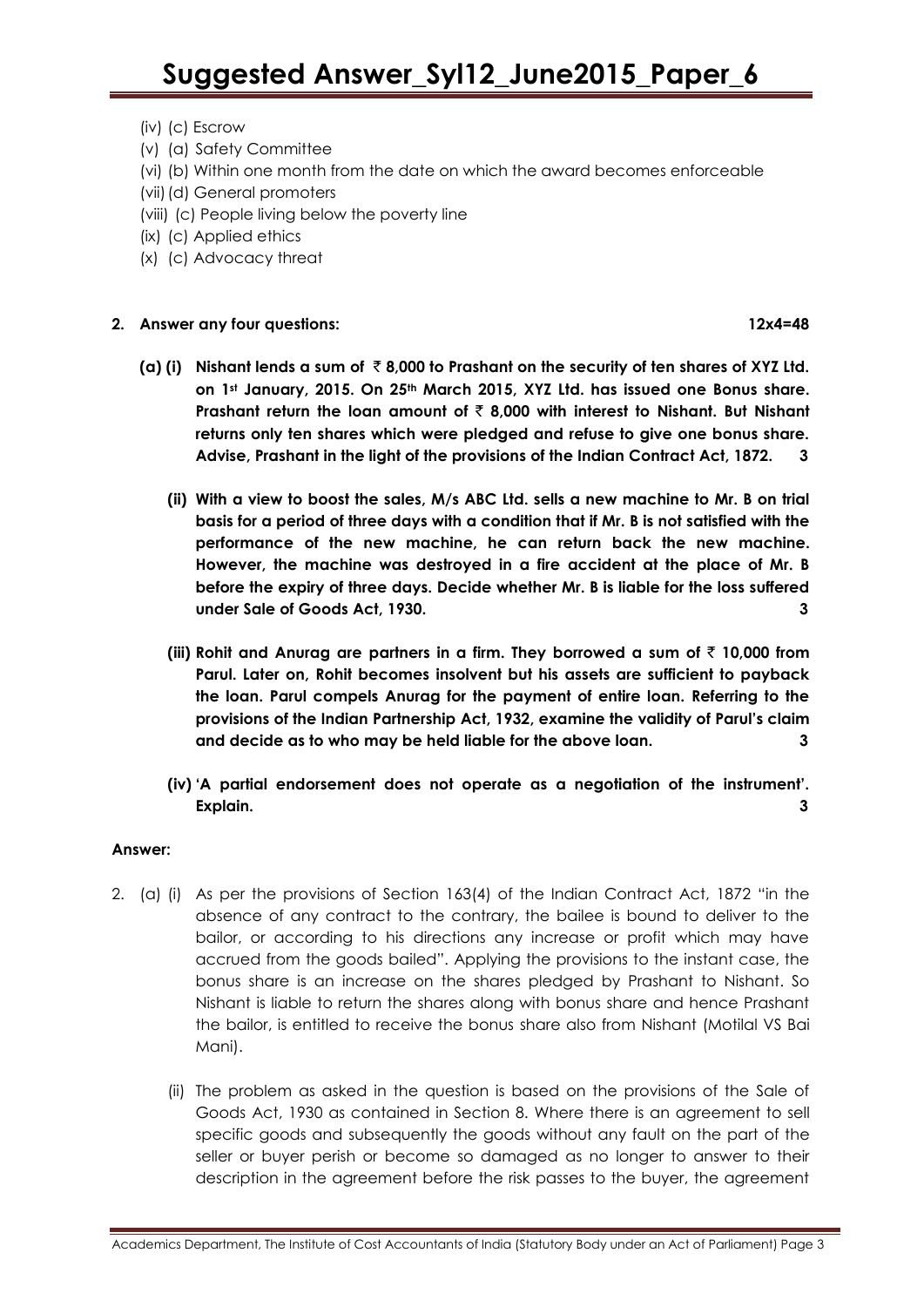is thereby avoided. In the given case that the subject matter of the contract i.e., new machine was destroyed before the transfer of property from the seller to the buyer. Thus the risk passes only when the ownership is transferred to the buyer. Therefore, in the present case Mr. B is not liable for the loss suffered due to the fire accident over which B has no control. Thus M/s. ABC Ltd will have to bear whatever loss that has taken place due to the fire accident.

- (iii) The present problem is concerned with the contractual liability of the Partners. As stated in the section 25 of the Indian Partnership Act, 1932, in partnership the liability of the partners is unlimited. The share of each partner in the partnership property along with his private property is liable for the discharge of partnership liabilities. The liability of the partners is not only unlimited but is also stated that a partner is both jointly and severally liable to third parties. However, every partner is liable jointly with other partner and also severally for the acts of the firm done while he is a partner. On the basis of above provisions, Parul can compel Anurag for the payment of entire loan. Anurag must pay the said loan and then he can recover the share of Rohit"s loan from his property.
- (iv) Section 56 provides that a negotiable instrument cannot be endorsed for a part of the amount appearing to be due on the instrument. In other words, a partial endorsement which transfers the right to receive only a part payment of the amount due on the instrument is invalid. Such an endorsement has been declared invalid because it would subject the prior parties to plurality of actions (one action by holder for part value and another action by endorsee for part value) and will thus cause inconvenience to them. Moreover, it would also interfere with the free circulation of negotiable instruments. It may be noted that an endorsement which purports to transfer the instrument to two or more endorsees separately and not jointly as also treated as partial endorsement and hence would be invalid. Thus, where A holds a bill for  $\bar{\tau}$  2,000 and endorses it in favour of B for  $\bar{\tau}$  1,000 and in favour of C for the remaining  $\bar{\tau}$  1,000, the endorsement is partial and invalid.

Section 56, however further provides that where an instrument has been paid in part, a note to that effect may be endorsed on the instrument and it may then be negotiated for the balance. Thus, if in the above illustration the acceptor has already paid  $\bar{\tau}$  1,000 to A, the holder of the bill, A can then make an endorsement saying "pay B or order  $\bar{\tau}$  1,000 being the unpaid residue of the bill". Such an endorsement would be valid.

- **(b) (i) Abhay, UG degree student was induced by his lecturer to sell his brand new car to the later at less the purchase price to secure more marks in the University examination. Accordingly the car was sold. However, the father of Abhay persuaded him to sue his lecturer. State whether Abhay can sue against the lecturer? 3**
	- **(ii) Angel agrees to sell to Peter his two Mercedes cars on the terms that the price was to be fixed by David. Peter takes the delivery of one car immediately. David refuses to oblige Angel and Peter and fixes no price. Angel asks for the return of**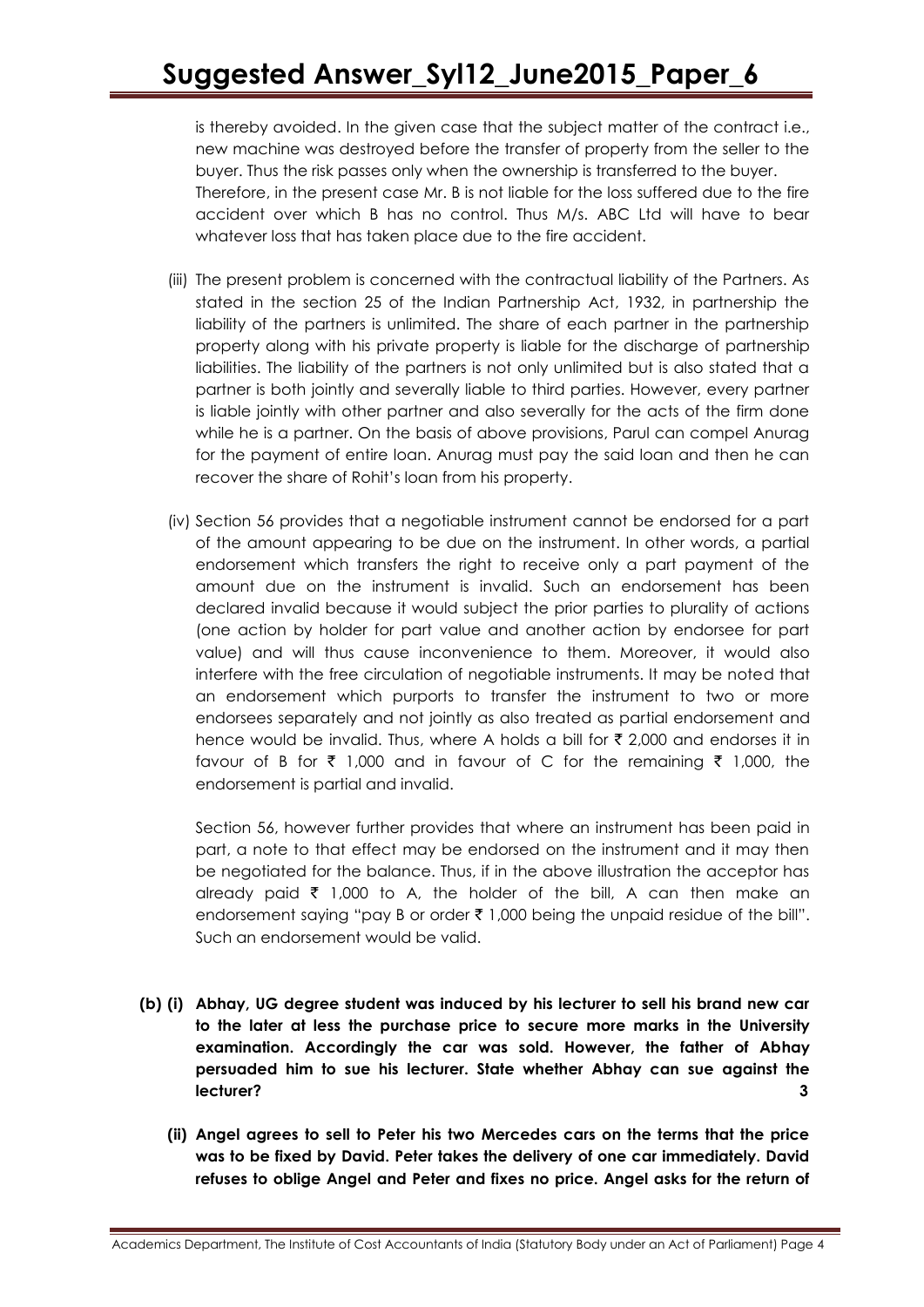**the car already delivered whereas Peter insisted on the delivery of the second car to him for a reasonable price of both the cars. Decide the case. 3**

- **(iii) Amrut draws a cheque payable to 'self or order'. Before he could encash the cheque, one of his creditors, Bihari approaches him for payment. Amrut endorses the same cheque in Bihari's favour. The banker refuses payment to Bihari on account of insufficiency of funds in the account. Can Amrut be made liable to penalties for dishonor of cheque due to insufficiency of funds in the account under section 138? 3**
- **(iv) What tests would apply for determining the existence of partnership? Discuss. 3**

- (b) (i) Yes, Abhay can sue against his lecturer on the ground of influence under the provisions of the Indian Contract Act, 1872. A contract brought as a result of coercion, undue influence, fraud, misrepresentation would be voidable at the option of the person whose consent was caused. As per Sec. 19-A when consent to an agreement is caused by undue influence, the agreement is a contract voidable at the option of the party whose consent was so caused. Any such contract may be set aside either absolutely or, if the party who was entitled to avoid it has received any benefit there-under, upon such terms and conditions as the court may seem just.
	- (ii) As per section 10 of the Sale of Goods Act, the parties to the contract of sales may agree to the valuation done by the third party which have no interest in the contract except making a fair valuation of the subject matter of sales. It is quite possible that the third party may not do the valuation due to his own inability or due to fault of either of the parties to the contract. If the third party did not make any valuation for the reasons not attributable to any party, the contract is void. If non valuation of the goods by the third party is attributed to any fault on the part of any party to the contract, the aggrieved party i.e., party not at fault may sue the party at fault for breach of contract and even demand damages from him. This case is governed by Section 10 which provides that if the third party refuses to fix the price, the contract becomes void except as to part of goods delivered and accepted pay as regards which the buyer must pay a reasonable price. Thus as regards the car already delivered, Angel cannot ask for its return and must accept a reasonable price for that. As regards the second car, Peter cannot insist on its delivery to him since the contract has become void.
	- (iii) Section 138 of Negotiable Instrument Act 1881, creates statutory offence in the matter of dishonor of cheques on the ground of insufficiency of funds in the account maintained by a person with the banker. Section 138 of the Act can be said to be falling either in the acts which are not criminal offense in real sense, but are acts which in public interest are prohibited under the penalty or those where although the proceeding may be in criminal form, they are really only a summary mode of enforcing a civil right. Normally in criminal law existence of guilty intent is an essential ingredient of a crime. However the Legislature can always create an offence of absolute liability or strict liability where "mens rea" is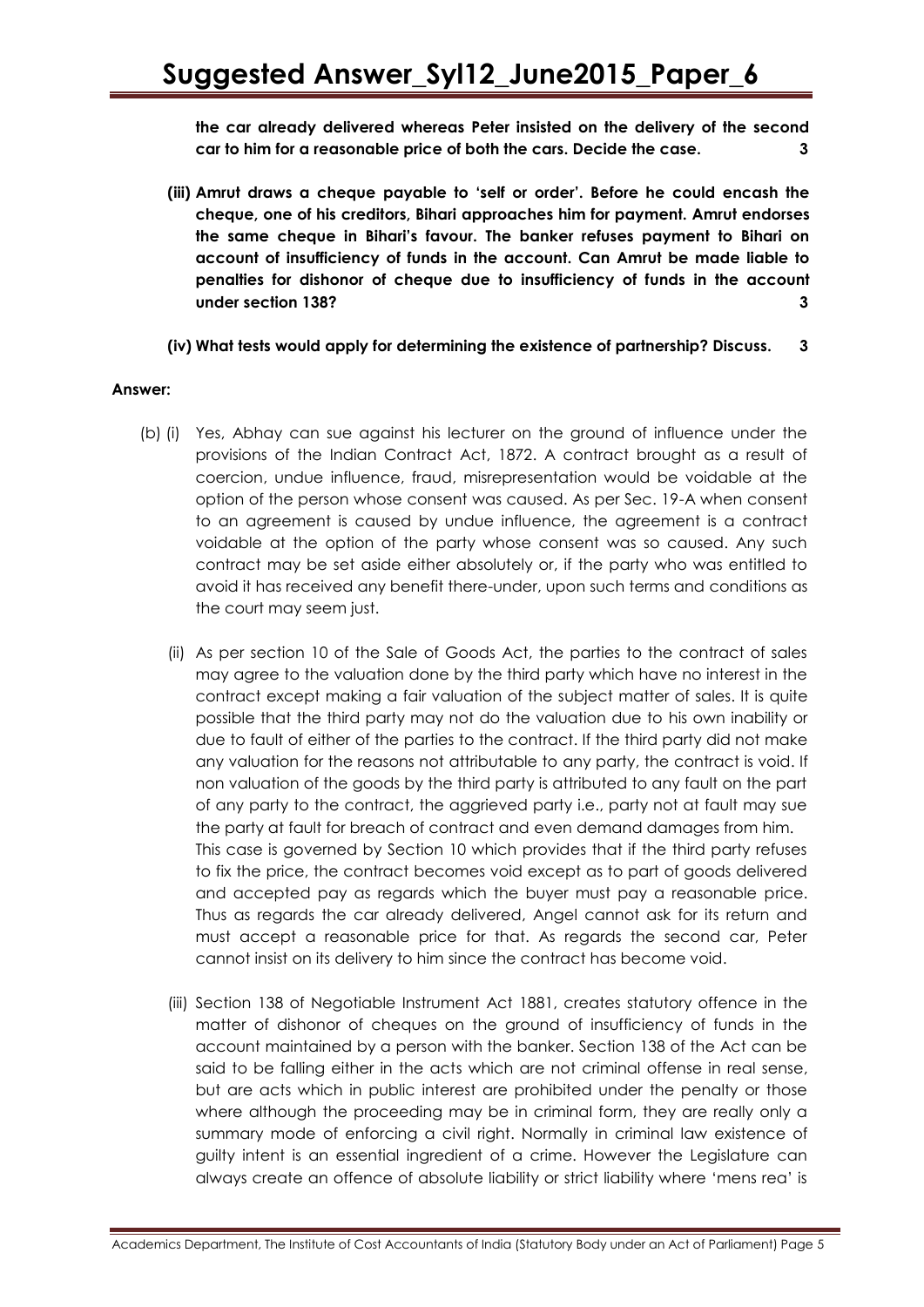not at all necessary.

No, Amrut cannot be made liable to penalties for dishonor of cheque due to insufficiency of funds in the account since the cheque was not originally drawn payable to another person. A cheque drawn payable to self and later endorsed in favor of another person dies not seem to fall within the purview of the provisions of Section 138 which lay down that the cheque should have been drawn for payment to another person.

(iv) As must be clear from the discussion of various elements of partnership, there is no single test of partnership. For example, in one case there may be sharing of profits but may not be any business, in the other case there may be business but there may not be sharing of profits, in yet another case there may be both business and sharing of profits but the relationship between persons sharing the profits may not be that of principal and agent. And in either case, therefore, there is no partnership. Thus, all the essential elements of partnership must coexist in order to constitute a partnership. To emphasize this fact, Section 6 expressly provides that "in determining whether a group of persons is or is not a firm or whether a person is or is not a partner in a firm, regard shall be given to the real relation between the parties, as shown by all relevant facts taken together." Thus, the existence of partnership has to be determined with reference to the real intention of the parties, which must be gathered from all the facts of the case and the surrounding circumstances.

### **(c) (i) 'The responsibility for payment of wages is that of employer'. Explain. 3**

- **(ii) Mr. Jatin found a wrist watch in shopping mall. He made all efforts to trace the true owner of the wrist watch but could not find him. He sold the same to Nitin, who buys without any knowledge that Jatin is merely a finder. Is sale by Jatin to Nitin valid? Decide. 3**
- **(iii) Arun, Varun and Tarun started a Kirana business in Chennai on 1st January, 2012 for a period of five years. The business resulted in a loss of** ` **20,000 in the first year,**  ` **25,000 in the second year and** ` **35,000 in the third year, Varun and Tarun wish to dissolve the firm while Arun wants to continue the business. Advise Varun and Tarun. 2**
- **(iv) Amit signs, as maker, a blank stamped paper and gives it to Sumit and authorizes him to fill it as a note for** ` **500, to secure an advance which Namit is to make to Sumit. Sumit fraudulently fills it up as a note for** ` **2,000, payable to Namit who has in good faith advanced** ` **2,000. Decide, with reasons, whether Namit is entitled to recover the amount, and if so, upto what extent? 4**

### **Answer:**

(c) (i) Sec. 3 of Payment of Wages Act 1936, lays down that every employer shall be responsible for the payment to persons employed by him of all wages required to be paid under this Act. In addition to the employer, the following persons shall also be responsible for the payment of wages.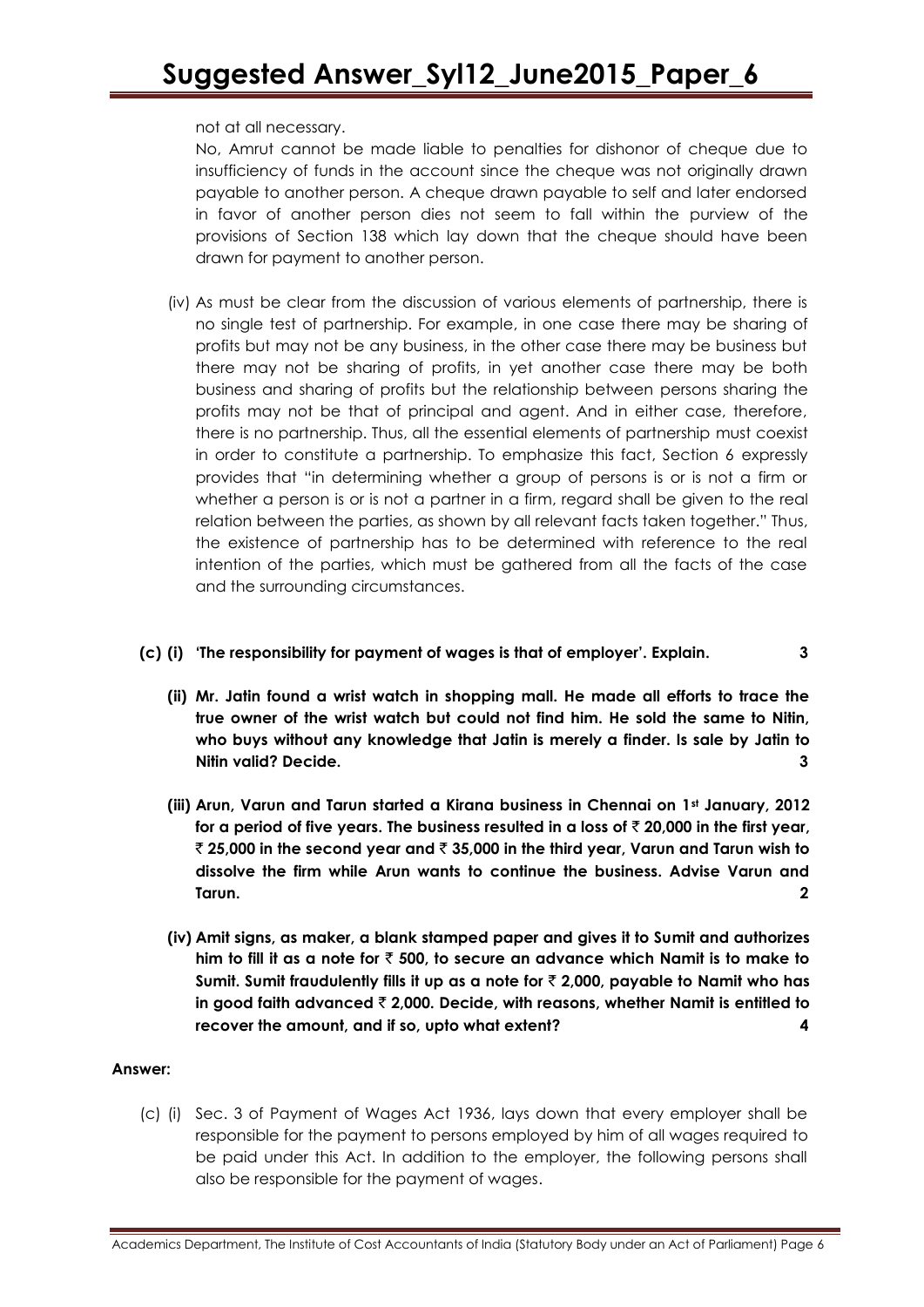- (a) In factories, the person named as manager,
- (b) In industrial or other establishments, the person, if any, who is responsible to the employer for the supervision and control of the industrial or other establishments;
- (c) Upon railways otherwise than in factories, the person nominated by the railway administration in this behalf for the local area concerned;
- (d) In case of a contractor, a person designated by such contractor;
- (e) In any other case, a person designated as responsible for complying with the provisions of the Act.
- (ii) When thing which is commonly the subject of sale is lost, if the owner cannot with reasonable diligence be found, or if he refuses upon demand, to pay the lawful charges of the finder, the finder may sell it:

The finder of goods can sell the goods only in the circumstances permitted under section 169 of the Indian Contract Act, 1872 which are as under:

- (a) If the goods are in danger of perishing or losing the greater part of their value, the finder can sell the goods.
- (b) If the lawful charges of the finder in respect of the goods amount to a minimum of two-third of the value then the finder can sell the goods.

In the present case, the sale by the finder will not be valid as it does not seem to fall in any of the above stated circumstances. Hence, the sale by Jatin to Nitin is invalid.

- (iii) As per provisions of Sec 44(f) of Indian Patnership Act, 1932, Varun and Tarun are advised to make a petition to the court for the dissolution of the firm on the ground that the firm cannot be carried on except at a loss. Since the firm was constituted for fixed term of five years it cannot be dissolved without the consent of all the partners and as such Varun and Tarun cannot compel Arun to dissolve the firm.
- (iv) A duly signed blank stamped instrument is called an inchoate instrument. According to Section 20 of the Negotiable Instruments Act, an Inchoate instrument is an incomplete Instrument in some respect. When a person signs and delivers blank or incomplete stamped paper to another, such other is authorized to complete it for any amount not exceeding the amount covered by the stamp. The person so signing is liable upon such instrument, to any holder in due course for nay amount. But any other person can"t claim more than the amount intended by the drawer of the instrument.

Thus, for Namit"s claim to be valid and enforceable, two things are important:

- (a) That Namit is a holder in due course, i.e., there should be valid consideration and he would have obtained it in good faith and before maturity.
- (b) The amount filled in i.e.,  $\bar{\tau}$  2,000 is covered by stamp amount.

In Negotiable Instruments Act every holder is deemed to be a holder in due course. Thus, the other party has to establish that Namit is not a holder in due course.

#### **(d) (i) Anita and Binita are friends, Binita treats Anita during Anita's illness. Binita does**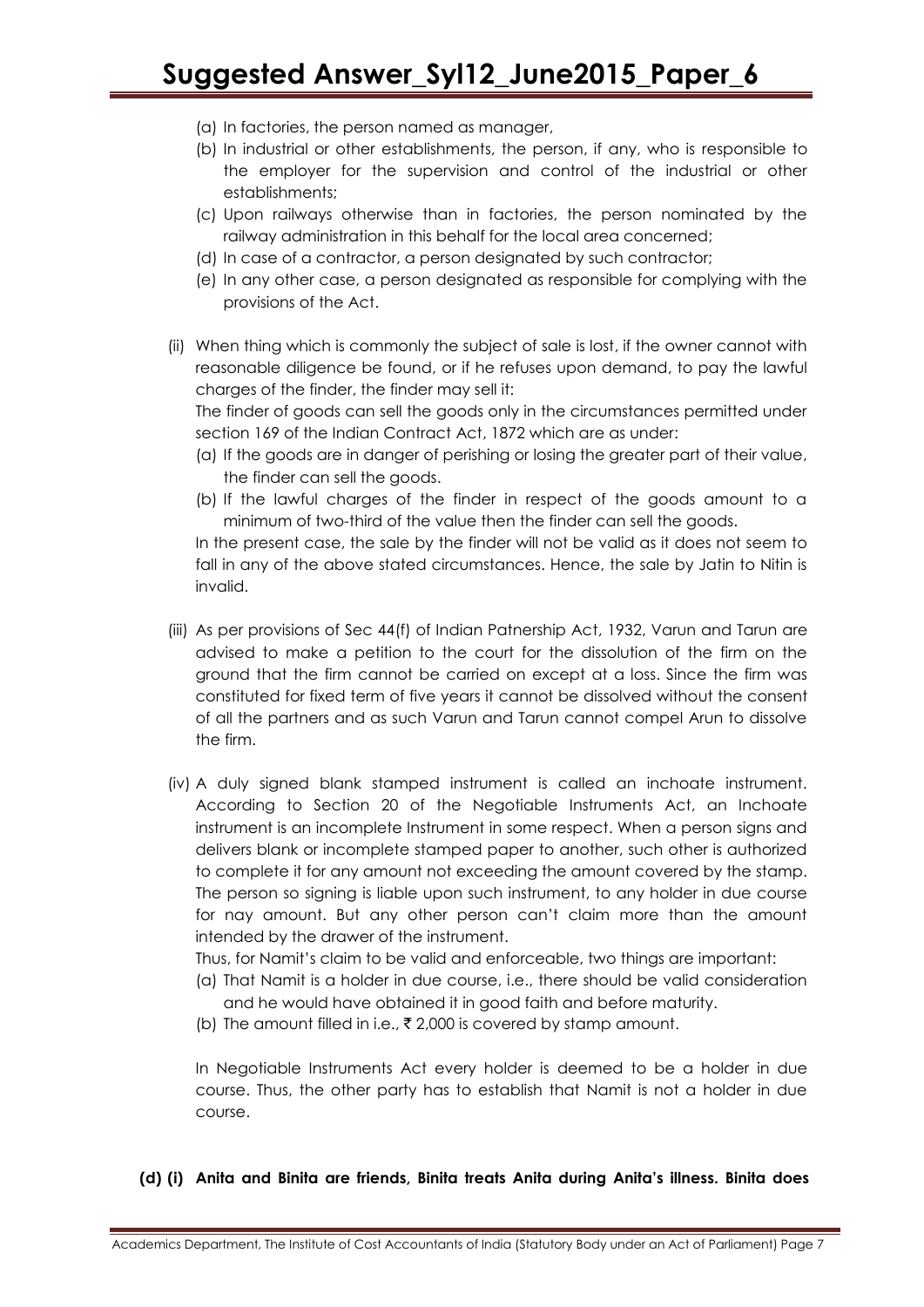**not accept payment from Anita for treatment and Anita promises Binita's son Sunit to pay him** ` **12,000. Anita being in poor circumstances is unable to pay. Sunit sues Anita for the money. Can Sunit recover? 3**

- **(ii) A worker was caught red handed for theft and was suspended for four days after proper enquiry. Is he entitled to bonus payable to an employee under The Payment of Bonus Act, 1965? 2**
- **(iii) Explain the right of workers to warn about imminent danger under the Factories Act, 1948. 3**
- **(iv) State the salient features of 'The Child Labour Technical Advisory Committee' formed to assist Central Government for the purpose of addition of any occupation or processes. 4**

### **Answer:**

- (d) (i) No, Sunit cannot recover the money from Anita. The agreement between Sunit and Anita is not a contract in the absence of consideration. In this case, Sunit"s mother, Binita, voluntarily treats Anita during her illness. Apparently it is not a valid consideration because it is voluntary whereas consideration to be valid must be given at the desire of the promisor-void Section 2(d). The question now is whether this case is covered by the exception given in Section 25(2) which inter-alia provides: "If it is a promise to compensate a person who has already voluntarily done something for the promisor ….." Thus as per the exception the promise must be to compensate a person who has himself done something for the promisor and not to a person who has done nothing for the promisor. As Binita"s son, Sunit to whom the promise was made, did nothing for Anita, So Anita"s promise is not enforceable even under the exception.
	- (ii) As per section 9 of Payment of Bonus Act, not withstanding anything contained in this Act, an employee shall be disqualified from receiving bonus under this Act, if he is dismissed from service for-
		- (a) Fraud; or
		- (b) Riotous/violent behavior while o the premises of the establishment; or

(c) Theft, misappropriation or sabotage of any property of the establishment. In the given case, though the employee was proved guilty, was not dismissed from the service and hence he is entitled to get bonus.

- (iii) As per section 41H of The Factories Act, 1948, it is the right of workers to warn about imminent danger
	- (1) Where the workers employed in any factory engaged in a hazardous process have reasonable apprehension that there is a likelihood of imminent danger to their lives or health due to any accident, they may bring the same to the notice of the occupier, agent, manager or any other person who is in-charge of the factory or the process concerned directly or through their representatives in the safety Committee and simultaneously bring the same to the notice of the Inspector.
	- (2) It shall be the duty of such occupier, agent, manager or the person incharge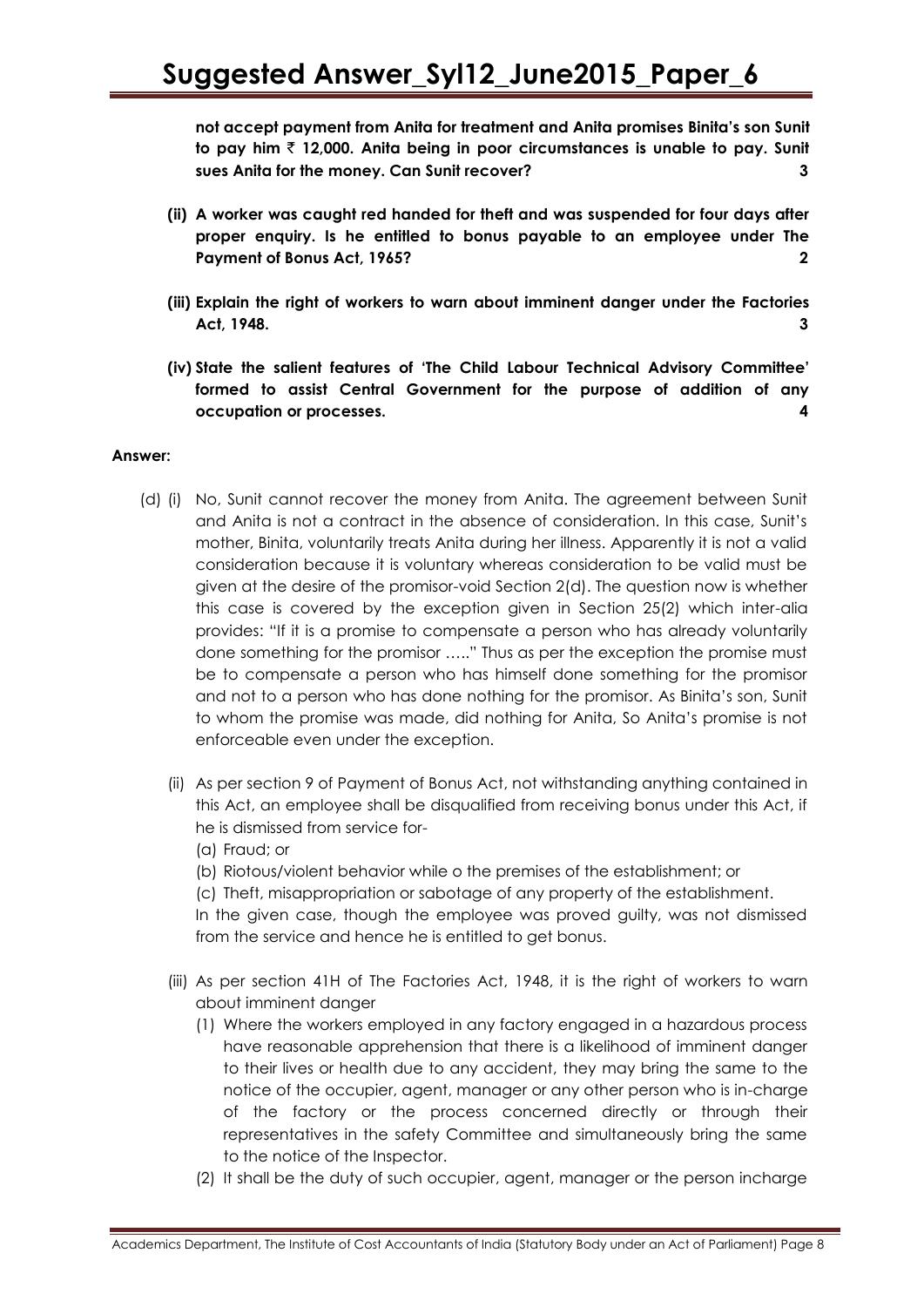of the factory or process to take immediate remedial action if he is satisfied about the existence of such imminent danger and send a report forthwith the action taken to the nearest Inspector.

- (3) If the occupier, agent manager or the person incharge referred to in subsection (2) is not satisfied about the existence of any imminent danger as apprehended by the workers, he shall, nevertheless, refer the matter forthwith to the nearest Inspector whose decision on the question of the existence of such imminent danger shall be final.
- (iv) In the exercise of the power so conferred upon the Central Government, the Central Government is assisted by an advisory committee called "The Child Labour Technical Advisory Committee" to advice for the purpose of addition of any occupation or processes to the schedule (Sec. 5).
	- The Committee shall consist of a Chairman and such other members not exceeding ten, as may be appointed by the Central Government.
	- The Committee shall meet as often as it may consider necessary and shall have power to regulate its own procedure.
	- The Committee may, if it deems it necessary so to do, constitute one or more sub-committees and may appoint to any such sub-committee, whether generally or for the consideration of any particular matter, any person who is not a member of the committee.
	- The term of office of, the manner of filling casual vacancies in the office of, and the allowance, if any, payable to the Chairman and other members of the committee, and the conditions and restrictions subject to which the committee may appoint any person who is not a member of the committee as a member of any of its sub-committees shall be such as may be prescribed.
- **(e) (i) Arvinda took a bet of** ` **20,000 with Bannerjee that a certain horse would win the race. Arvinda and Bannerjee both residents of Kolkata. Arvinda borrowed** ` **20,000 from his friend Chatterjee for this purpose. Arvinda lost the bet and paid** ` **20,000 to Bannerjee. Can Chatterjee recover the loan amount from Arvinda? Give reasons. What would have been the difference had the transaction took place in Ahemdabad between the parties residing there? 3**
	- **(ii) Explain the extent of liability of limited liability partnership under section 26 of LLP Act. 3**
	- **(iii) A person was declared insolvent and the Court ordered attachment of all his properties. State whether he accumulations in the Provident Fund Account of the person is attachable. 3**
	- **(iv) Mr. F has been arrested for a cognizable and non-bailable offence punishable for a term of imprisonment for more than three years under PMLA, 2002. Advice, as how can he be released on bail in this case? 3**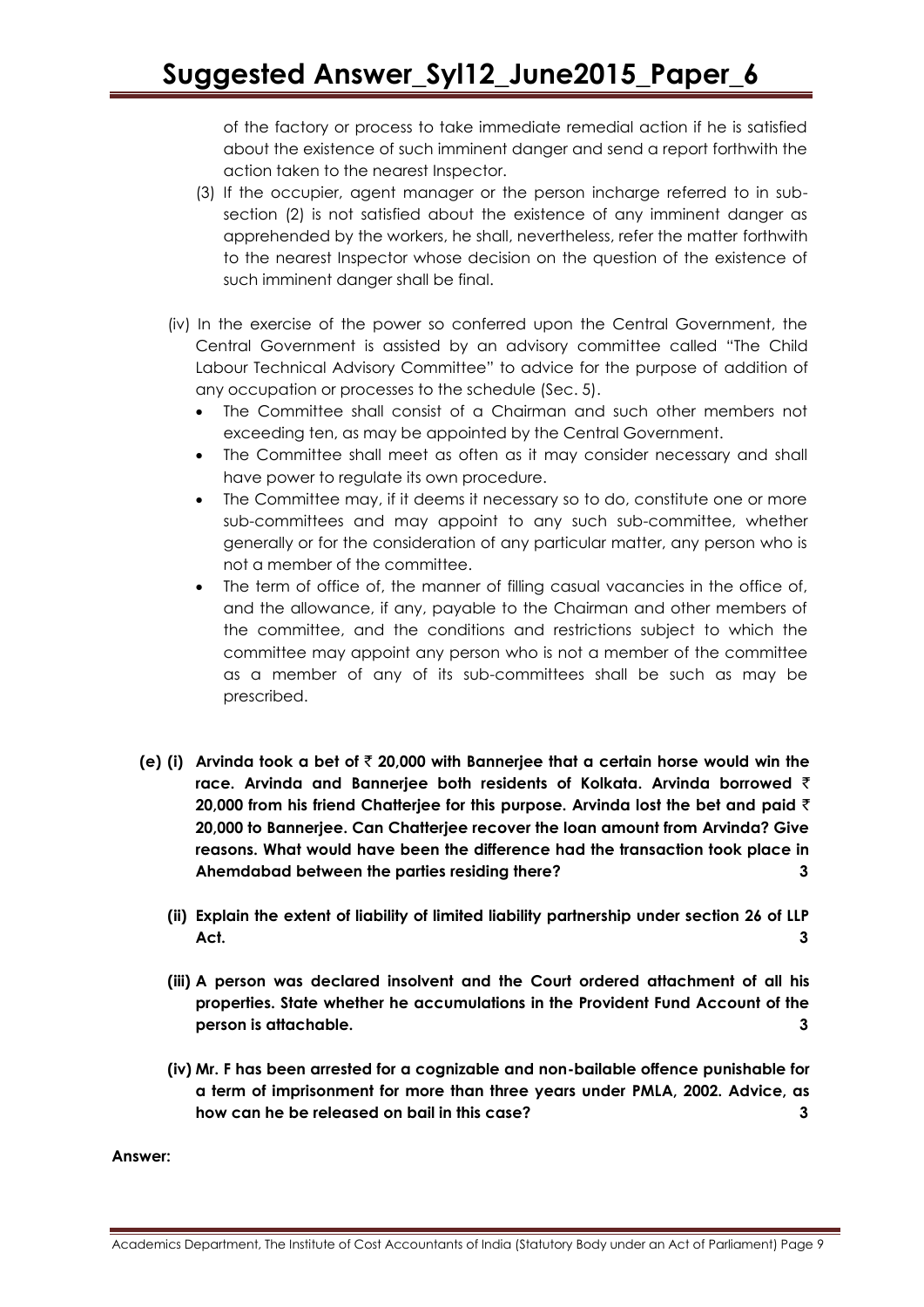- (e) (i) Yes, Chatterjee can recover the loan amount from Arvinda. The transaction between Arvinda and Chatterjee is a collateral transaction which is valid, though the main transaction between Arvinda and Bannerjee is void, being a wager. Had the transaction took place in Ahemdabad, Chatterjee could not have recovered the loan as in Ahmedabad the wager transactions are illegal and a transaction collateral to it is also void on the ground of illegality.
	- (ii) Section 27 of LLP Act, provides
		- (1) A LLP is not bound by anything done, a partner in a dealing with a particular person if –
			- (a) the partner in fact has no authority to act for the LLP in doing a particular act; and
			- (b) the person knows that he has no authority or does not know or believe him to be a partner of the LLP
		- (2) The LLP is liable if a partner of a LLP is liable to any person as a result of wrongful act or omission on his part in the course of the business of the LLP or with its authority
		- (3) An obligation of LLP whether arising in contract or otherwise, shall be solely the obligation of the LLP
		- (4) The liabilities of LLP shall be met out of the property of the LLP.
	- (iii) According to Sec. 10 of E.P.F. & M.P. Act, 1952 the amount standing to the credit of any member in the fund or of any exempted employee in a fund shall not in any way be capable of being assigned or charged and shall not be liable to attachment under any decree or order of any court in respect of any debt or liability incurred by the member or order of any court in respect of any debt or liability incurred by the member or exempted employee and neither the Official Assignee or any Receiver appointed under respective Acts shall be entitled to or have any claim on any such amount. The said treatment will also hold good in case of the death of the person and accumulated amount is payable to his nominee.
	- (iv) As per Section 45 of PMLA, 2002,
		- 1. Notwithstanding anything contained in the Code of Criminal Procedure, 1973 (2 of 1974),
			- a. every offence punishable under this Act shall be cognizable;
			- b. no person accused of an offence punishable for a term of imprisonment of more than three years under Part A of the Schedule shall be released on bail or on his own bond unless
				- i. the Public Prosecutor has been given an opportunity to oppose the application for such release; and
				- ii. where the Public Prosecutor opposes the application, the court is satisfied that there are reasonable grounds for believing that he is not guilty of such offence and that he is not likely to commit any offence while on bail: Provided that a person, who, is under the age of sixteen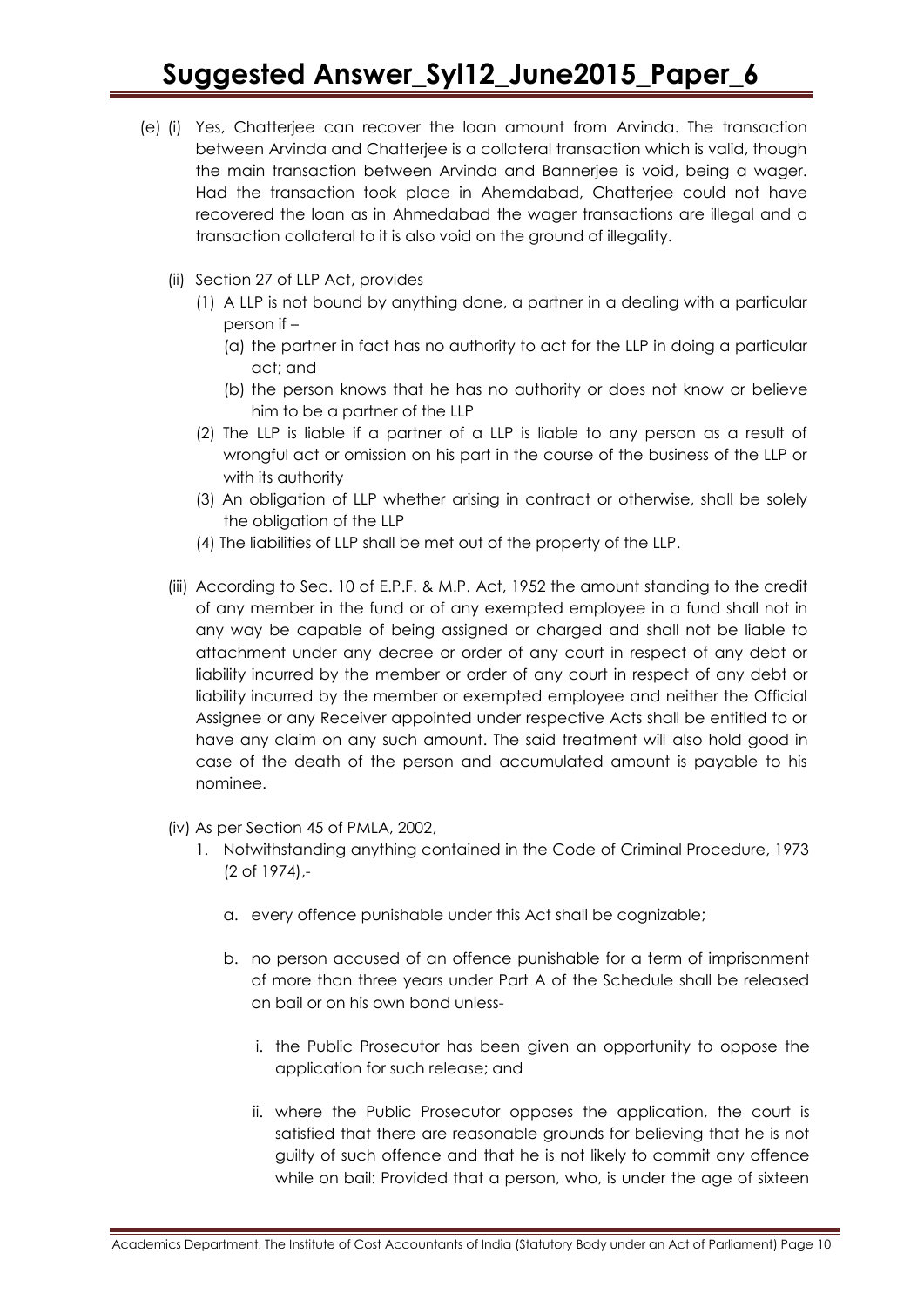years, or is a woman or is sick or infirm, may be released on bail, if the Special Court so directs: Provided further that the Special Court shall not take cognizance of any offence punishable under section 4 except upon a complaint in writing made by-

- a. the Director; or
- b. any officer of the Central Government or a State Government authorised in writing in this behalf by the Central Government by a general or special order made in this behalf by that Government.
- 2. The limitation on granting of bail specified in clause (b) of sub-section (1) is in addition to the limitations under the Code of Criminal Procedure, 1973 (2 of 1974) or any other law for the time being in force on granting of bail.

### **3. Answer any two questions: 8×2=16**

- **(a) (i) A company wants to buy back its own shares in the current financial year. State the defaults which make the company ineligible to buy back its own shares as outlined in the companies Act, 2013. 4**
	- **(ii) What do you mean by 'Third Party Information' as per RTI Act, 2005? 4**

- 3. (a) (i) As per Sec. 70 of the Companies Act, 2013, no company shall directly or indirectly purchase its own shares or other specified securities –
	- (a) Through any subsidiary company including its own subsidiary companies;
	- (b) Through any investment company or group of investment companies; or
	- (c) If a default, is made by the company, in the repayment of deposits accepted either before or after the commencement of this Act, interest payment thereon, redemption of debentures of preference shares or payment of dividend to any shareholder, or repayment of any term loan or interest payable thereon to any financial institution or banking company:
		- (1) Provided that the buy-back is not prohibited, if the default is remedied and a period of three years has lapsed after such default ceased to subsist.
		- (2) No company shall, directly or indirectly, purchase its own shares or other specified securities in case such company has not complied with the provisions of section 92 (submit annual return), section 123 (declare dividend), section 127 (failure to distribute dividend) and section 129 (contravention of provisions of financial statement).
	- (ii) Third Party Information [Section 11 of Right to information Act, 2005]
		- (1) Where a Central Public Information Officer or a State Public Information Officer, as the case may be intends to disclose any information or record, or part thereof on a request made under this Act, which relates to or has been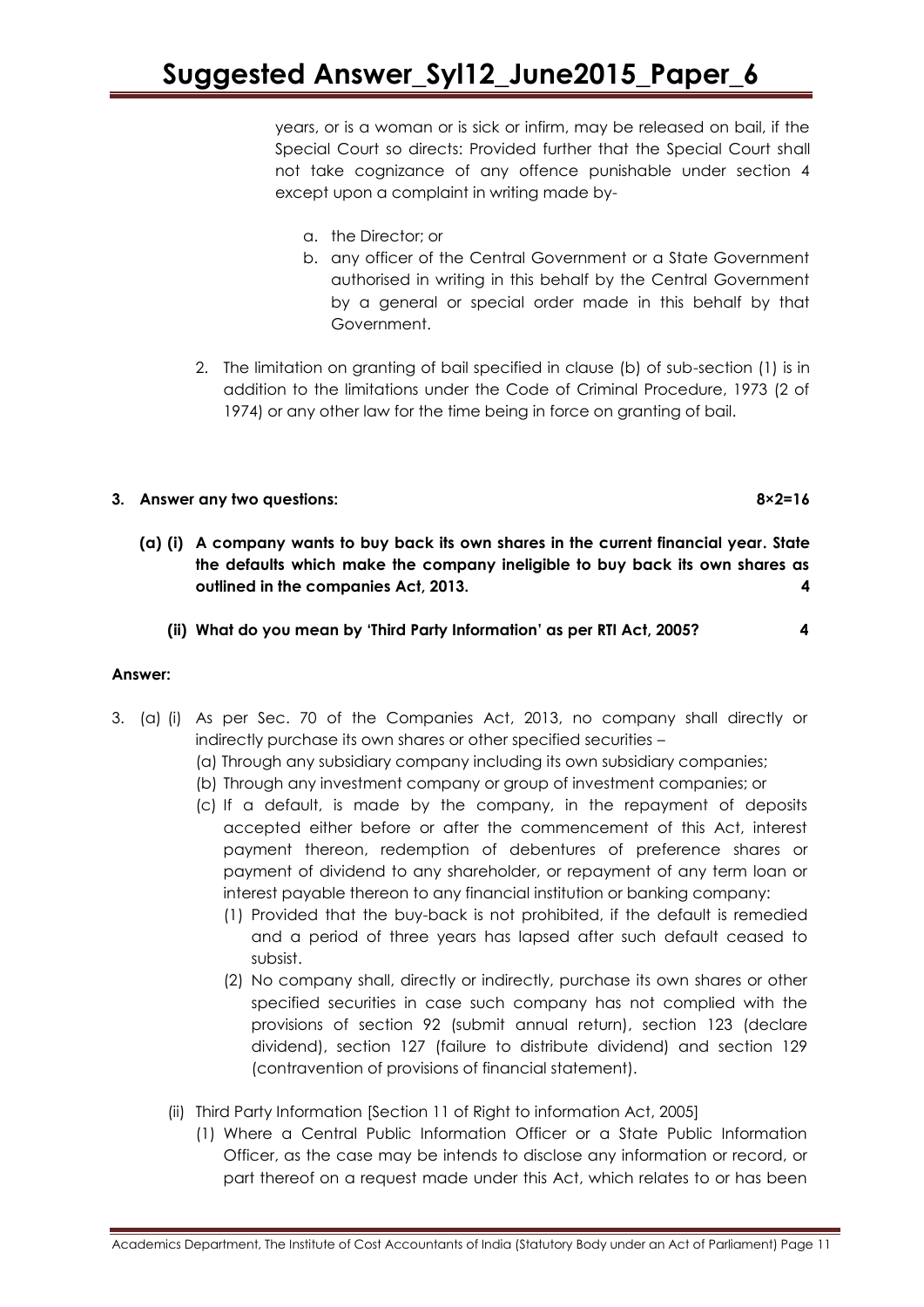supplied by a third party and has been treated as confidential by that third party, the Central Public Information Officer or State Public Information Officer, as the case may be, shall, within five days from the receipt of the request, give a written notice to such third party of the request and of the fact that the Central Public Information Officer or State Public Information Officer, as the case may be, intends to disclose the information or record, or part thereof, and invite the third party to make a submission in writing or orally, regarding whether the information should be disclosed, and such submission of the third party shall be kept in view while taking a decision about disclosure of information.

- (2) Where a notice is served by the Central Public Information Officer or State Public Information Officer, as the case may be, under sub-section (1) to a third party in respect of any information or record or part thereof, the third party shall, within ten days from the date of receipt of such notice, be given the opportunity to make representation against the proposed disclosure.
- (3) Notwithstanding anything contained in section 7, the Central Public Information Officer or State Public Information Officer, as the case may be, shall within forty days after receipt of the request under section 6, if the third party has been given an opportunity to make representation under subsection (2) make a decision as to whether or not to disclose the information or record or part thereof and give in writing the notice of his decision to the third party.
- (4) A notice given under sub-section (3) shall include a statement that the third party to whom the notice is given is entitled to prefer an appeal under section 19 against the decision.
- **(b) (i) Mr. Joseph is the director of a Public Limited Company. He has been removed by the company before the expiry of his term, by passing an ordinary resolution in general meeting. Is the company justified in its action? Is Mr. Joseph entitled to claim compensation for loss of his office? 3**
	- **(ii) 'Financial Reporting Council (FRC) is responsible for promoting high standards of Corporate Governance'. Explain his statement alongwith the aims of FRC. 5**

- (b) (i) (a) Yes, the company is justified in this action;
	- (b) As per section 169 of Companies Act, 2013, a company has the power to remove a director by ordinary resolution before the expire of his office. Mr. Joseph is not entitled to claim any compensation for loss of his office. As per Section 202, a director is not entitled to any compensation for loss of office. In the present case Mr. Joseph is removed by passing an ordinary resolution, and such removal is valid being authorized under Section 169. There is no entitlement of a director to claim compensation for such removal in view of section 202. Only a managing director, or a director holding office of manager, or a director in whole time employment are entitled to compensation for loss of office [Section 202].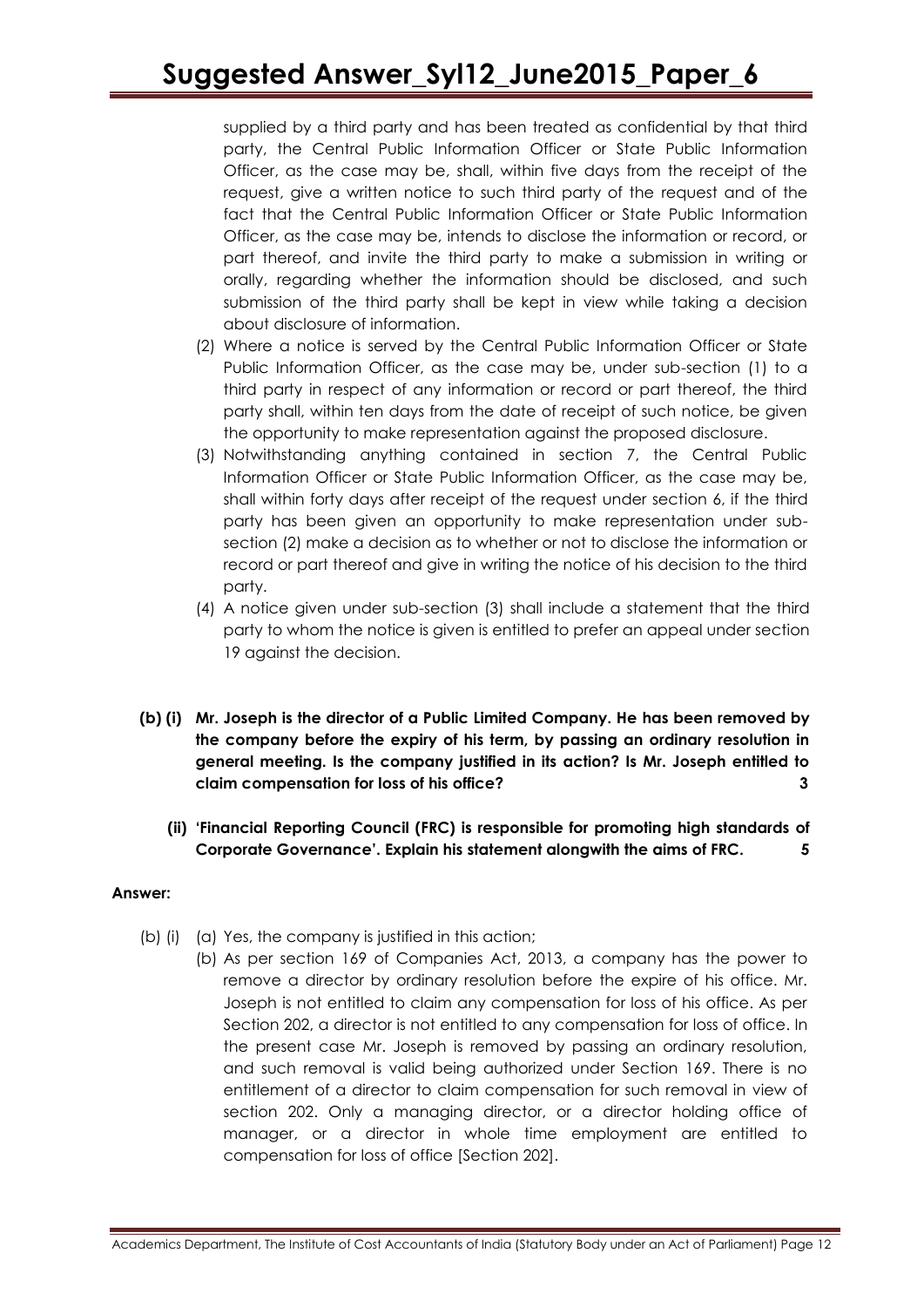(ii) The Financial Reporting Council (FRC) has six operating bodies; the Accounting Standards Board (ASB), the Auditing Practices Board (APB), the Board for Actuarial Standards (BAS), the Professional oversight Board, the Financial Reporting Review Panel (FRRP), and the Accountancy and Actuarial Discipline Board (AADB). The importance placed on corporate governance is evidenced by the fact that, in March 2004, the FRC set up a new committee to lead its work on corporate governance.

Overall, the FRC is responsible for promoting high standards of corporate governance. It aims to do so by:

- Maintaining an effective Combined Code on Corporate Governance and promoting its widespread application;
- Ensuring that related guidance, such as that on internal control, is current and relevant,
- Influencing EU and Global Corporate Governance developments;
- Helping to promote boardroom professionalism and diversity;
- Encouraging constructive interaction between company boards and institutional shareholders.
- **(c) (i) What are the aspects to be taken into account with regard to the follow-up of the Audit Report? 4**
	- **(ii) Explain 'Right to information' under RTI Act, 2005? 2**

**(iii) What is the time limit within which the Board has to appoint an Independent director and at which meeting the Independent director is appointed under the Companies Act, 2013? 2**

### **Answer:**

- (c) (i) Following are the aspects to be taken into account with regard to the follow-up of the Audit Report –
	- (a) Action taken on report-implementation of recommendations;
	- (b) Difficulties faced by auditee in implementing audit recommendations;
	- (c) Importance of follow-up.

The importance and necessity of follow-up arises due to the fact that human tendencies is "resistance to change" and to delay the adoption of audit recommendations. That is why, to reap the full benefits of audit, recommendations are to be implemented without any loss of time. The sooner the recommendations are put to action the better for all in the organization. Unless the observations and recommendations are considered, the objective of appraisal is dissipated. To avoid such unhealthy tendencies, the auditor will have a close and constant follow-up so that:

- (1) Challenging the validity of recommendations may receive due and timely attention by the auditor.
- (2) If the auditee finds practical difficulties in implementing audit suggestions may come out with his facts and figures for discussion with his superiors and the internal auditor.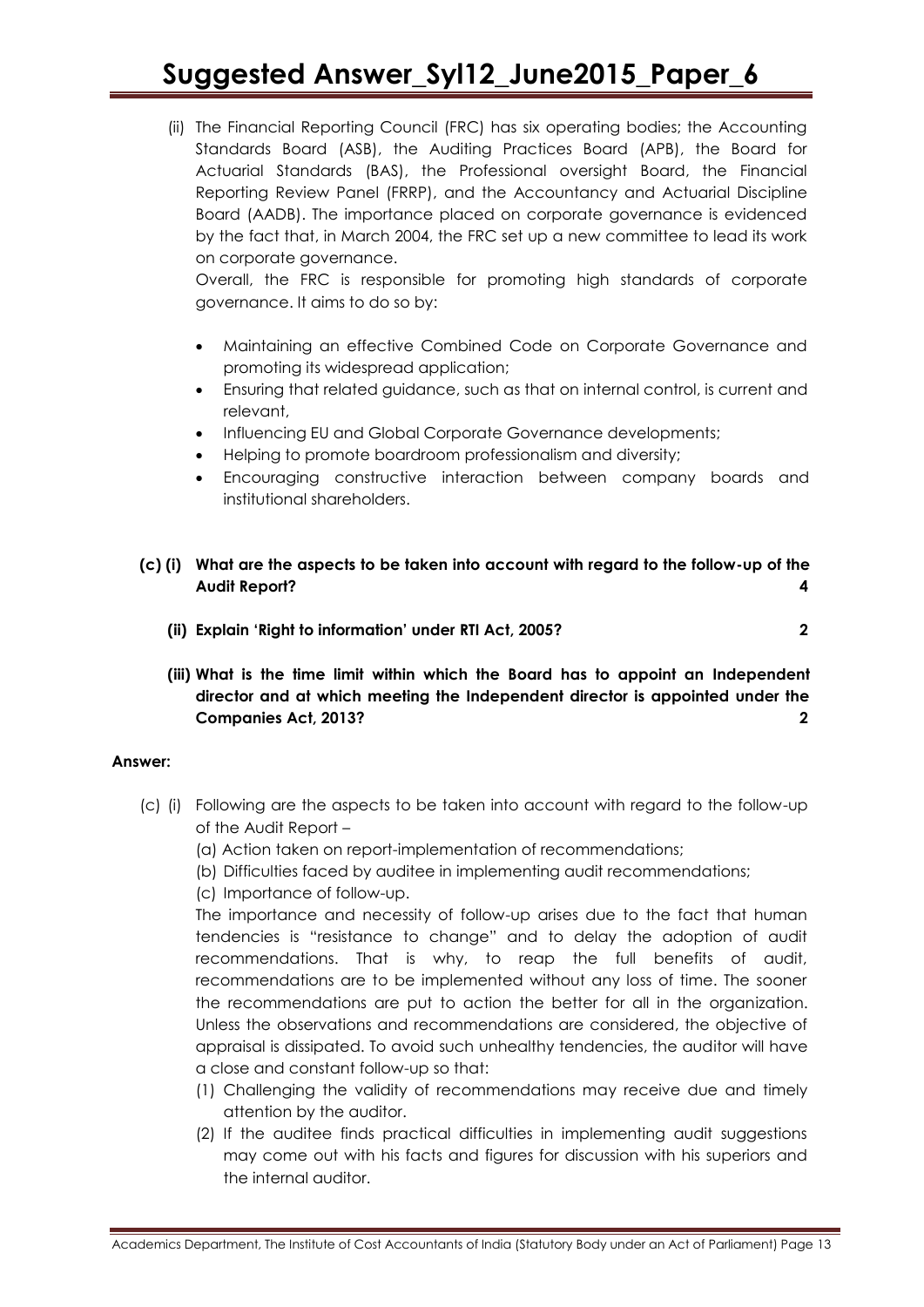(3) Deficiencies and lack of control measures may be rectified without putting the organization into loss monetarily or otherwise.

To ensure that the recommendations being actually put into action, the internal auditor may have to pay a visit to the department/location, which is known as "follow-up visit" if the circumstances warrant.

It must be remembered in this connection, that the auditor does not have line authority to enforce the recommendations. Hence, the auditor in the case adhered of follow up has to act in an advisory capacity, i.e., auditor is to pursue that the recommendations are to if the management so desired.

- (ii) "Right to Information" means the right to information accessible under this Act which is held by or under the control of any public authority and includes the right to -
	- (i) Inspection of works, documents, records;
	- (ii) Taking notes, extracts or certified copies of documents or records;
	- (iii) Taking certified samples of material;
	- (iv) Obtaining information in the form of diskettes, floppies, tapes, video cassettes or in any other electronic mode or through printouts where such information is stored in a computer or in any other device;
- (iii) Section 149(5) of the Companies Act, 2013 inter alia provides that company existing on before the commencement of this Act, which are falling within the ambit of section 149(4), shall have to appoint Independent Directors within one year from the commencement of Companies Act, 2013 or rules made in this behalf, as may be applicable.

Further, as per section 152(2) read with Schedule IV to the Companies Act, 2013, inter alia provides that, the appointment of the Independent Director shall be approved by the Company in its meeting of shareholders.

### **4. Answer any two questions: 8x2=16**

- **(a) (i) 'The ethics of business is the ethics of responsibility. The businessman must promise that he will not harm knowingly'. Explain. 4**
	- **(ii) What is ethical dilemma? List the guidelines one could follow to address an ethical dilemma. 4**

### **Answer:**

4. (a) (i) Over a period of time, business has developed a code of conduct that creates greatest good and least harm to its pillars of support viz. customers, employees, shareholders and community. Apparently, there is a contradiction between ethics and motive of profit. It is now well accepted a fact that ethical behavior creates a positive reputation that expands the opportunities for profit. A business is not restricted to its various assets viz. Building, Machine, Working Capital only but is having a vision and a role, present or prospective to play in the society. To achieve such goal it needs to make a number of sacrifices and take responsibilities such as: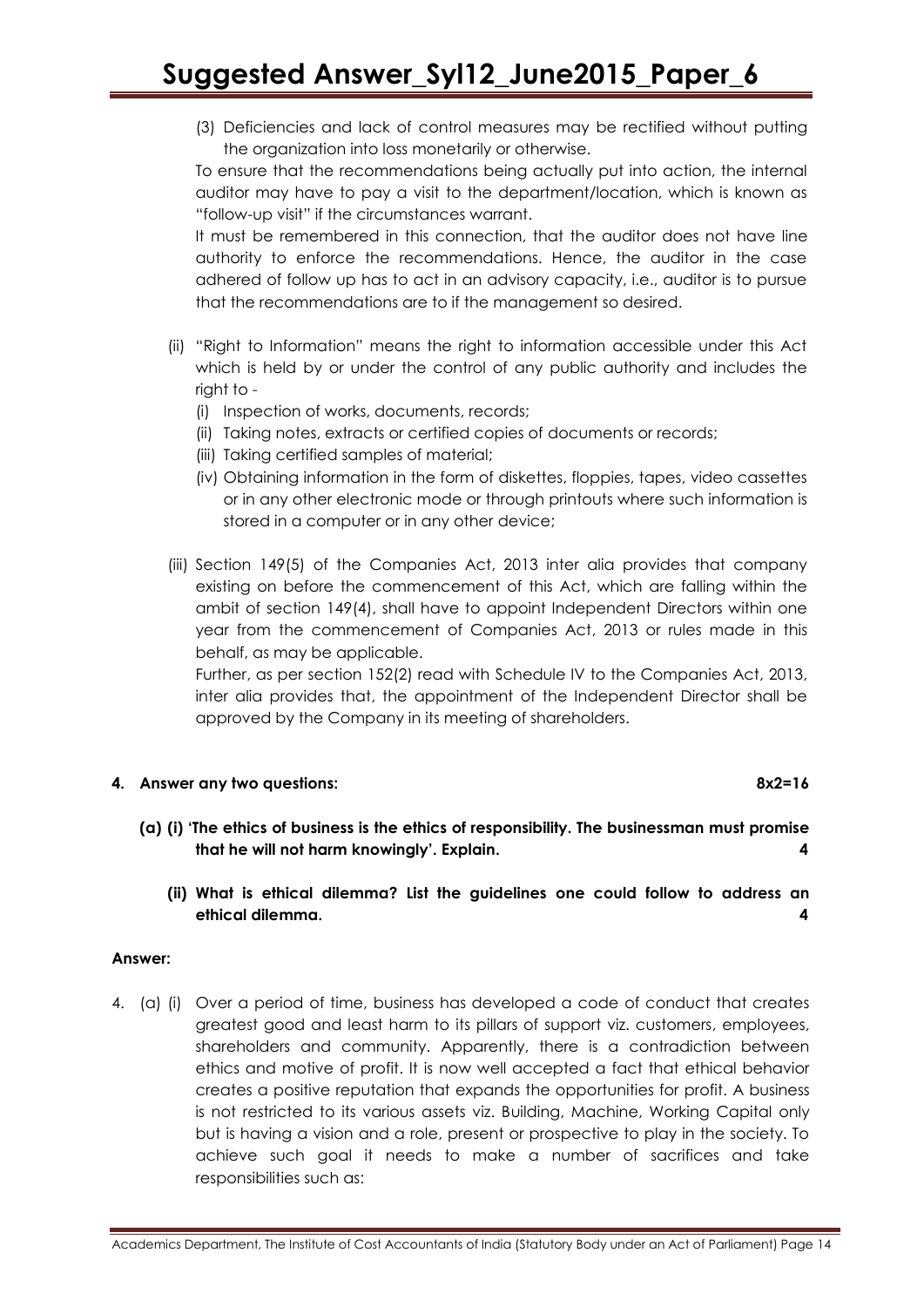- (a) Creation of awareness within the organization how its products and services are accepted to the consumer, the industry and the society at large.
- (b) Sacrifice a part of profit to satisfy legal or other commitment for corporate social responsibility.
- (c) An organizational culture most likely to encourage high ethical standard of risk tolerance, control and conflict tolerance.
- (d) Spend on research and other innovations for protecting environmental needs to carry out business / industrial operations.
- (ii) Many business issues may seem straight forward and easy to resolve by choosing the one option which appears to be the clear choice but in reality one is faced with having to make a choice from various alternatives resulting in an ethical dilemma. Some guidelines which one can address to ease ethical dilemmas are:-
	- (i) Define the problem clearly.
	- (ii) How it is related to other parties?
	- (iii) To situation arise over which issue?
	- (iv) To whom are you bound to be loyal as person & as a member of organization.
	- (v) What will you look at while making decisions?
	- (vi) What are the expected results & how they are comparable with actual results?
	- (vii) Whom could your decisions or main results of actions injure?
	- (viii) Can you save the problem by discussing it with other affected parties?
	- (ix) Are you confident that your position will be as valid over long period of time as it seems or means?
	- (x) Can you ask your boss, CEO, your family, society as a whole to look upon your decisions?
	- (xi) What are the various potentials of your actions?
	- (xii) Under what conditions would you allow exceptions to your stand?

### **(b) (i) Explain Ethics as principle. 4**

**(ii) What are the consequences of unethical behavior? 4**

### **Answer:**

(b) (i) We have established that social evolution has developed definite principles of civic behavior, which have attained the status of principles. By principle, we understand that something proceeds and depends on it for its cause. For instance, when one kicks a football, force is the principle that propels it into motion and the ball remains in motion till the force lasts. In other words, the physical world functions strictly according to the laws of physics. It is expected that people also submit their behavior, both in thoughts and in actions, to these principles. An action is valid as long as it reflects the principle, just as the speed of the moving ball depends on the force it receives.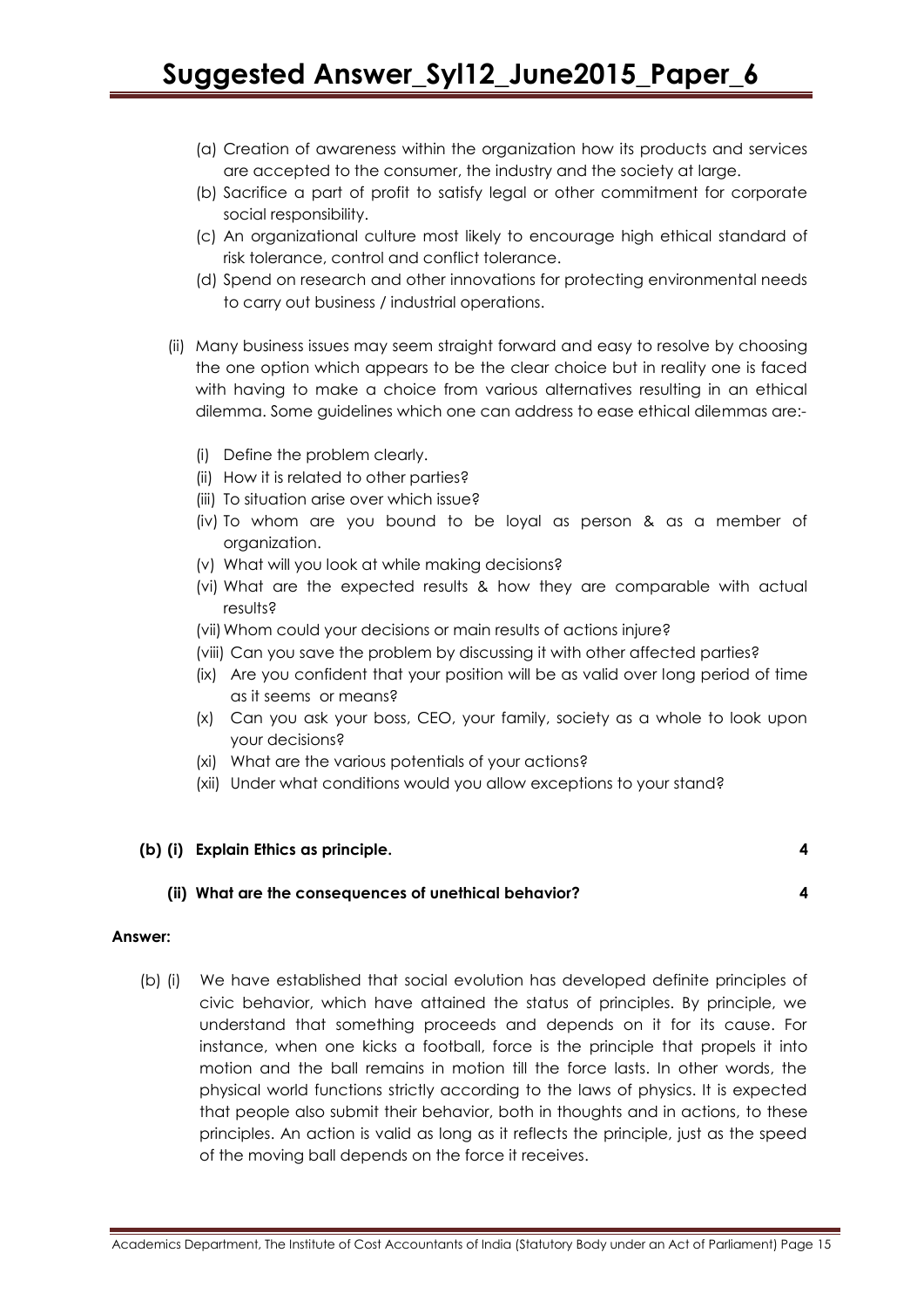All moral actions are directed towards their object, the good, which is the principle of all happiness. This is not only the sole purpose of our existence but our co-existence with others as well. We cannot be happy alone; we can only be happy together. The universal idea of the good is applied to individual instances. Individuals are good in their own particular way, and are good in so far as they share the essence of goodness. The universal good is a pure or general idea. It is formed through a process of abstraction of the essence from individuals or particulars.

- (ii) Unethical behavior has adverse effects on business. Moreover, working for an unethical, deceptive, unfair or dishonest organization requires one to take unethical or compromised decisions which also takes a toll on physical, mental and emotional health of individuals. Firstly, if a company is unethical, the word spreads fast, and the reputation and goodwill of the company is at stake. Such impact can be of a permanent nature destroying the company"s reputation possibly forever. Secondly, unethical behavior can also have a detrimental impact on the productivity of a company due to mistrust and lack of faith among the employees. Thirdly, unethical behavior can, not only cause a company to lose good and valuable employees, but also it can be quite difficult to find new employees. Moreover, indulgence in unethical behavior shall not only be instrumental in expediting the cost of training of new employees in terms of money, but also loss of valuable time which could be spent in production. Such disruptions or slowing down of production will result in unethical behavior of authorities across the states. An Accountant is often compelled to do injustice to his professional ethics. Such compulsion include
	- (1) Acts contrary to law and regulation.
	- (2) Acts contrary to ethics or professional standards.
	- (3) To facilitate unethical or illegal management strategies.
	- (4) Give wrong information or mislead statutory authorities like Auditor or Regulators.
	- (5) Issue or report misleading information to the Regulators, Government, Tax and various revenue collecting authorities.
- **(c) (i) What are the seven principles of Public life? Explain. 4**
- - **(ii) A Cost and Management Accountant has certain professional ethics to follow while working in the company. Briefly state the obligations performed and threats faced by the Accountant. 4**

### **Answer:**

(c) (i) The Seven Principles of Public Life are as follows:

| Selflessness | Holders of public office should take decisions solely in tells of<br>the public interest. They should not do so in order to gain<br>financial or other material benefits for themselves, their family,<br>or their friends. |
|--------------|-----------------------------------------------------------------------------------------------------------------------------------------------------------------------------------------------------------------------------|
| Integrity    | Holders of public office should not place themselves under<br>any financial or other obligation to outside individuals or                                                                                                   |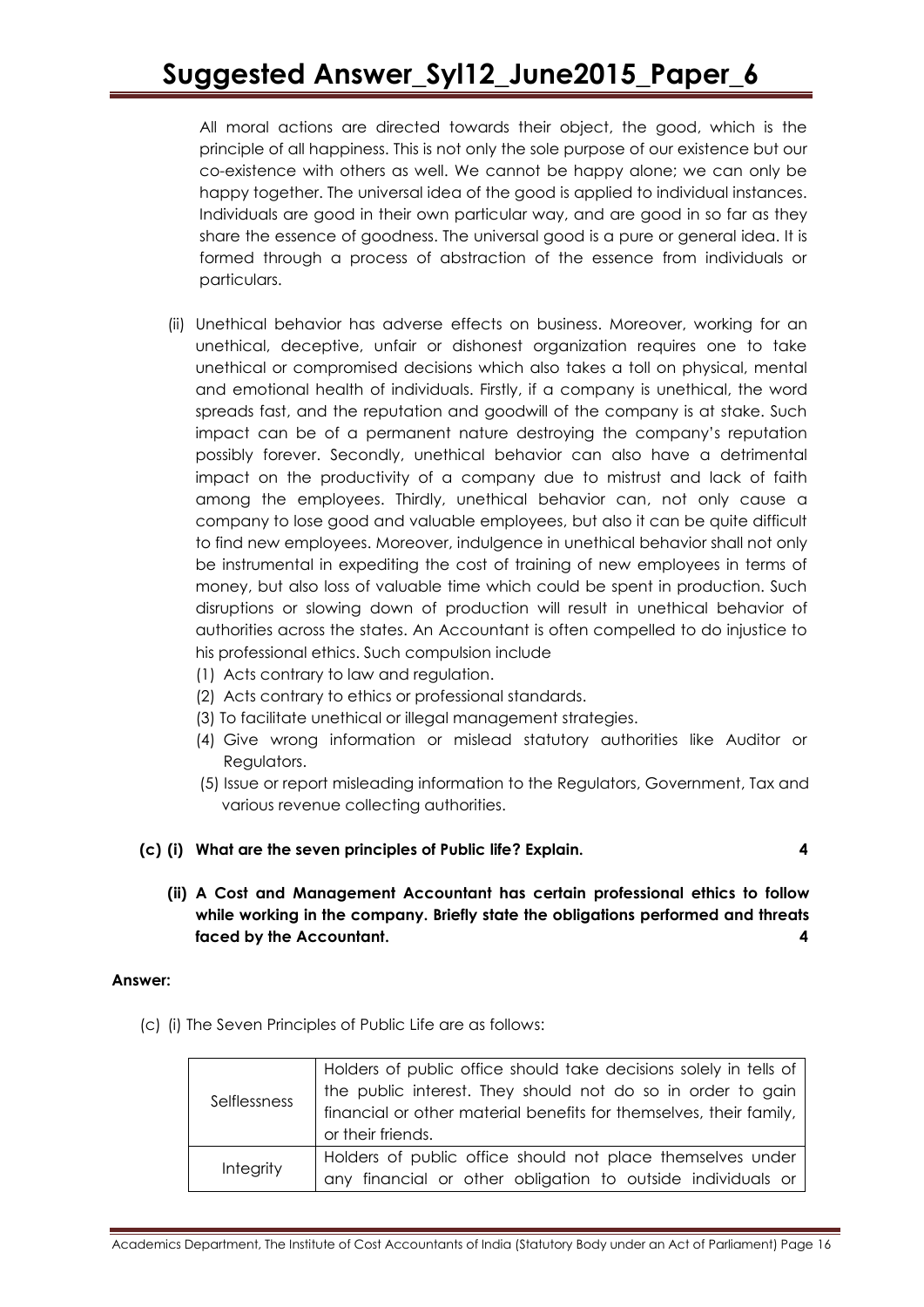|                       | organizations that might influence them in the performance or<br>their official duties.                                                                                                                                                        |
|-----------------------|------------------------------------------------------------------------------------------------------------------------------------------------------------------------------------------------------------------------------------------------|
| Objectivity           | In carrying out public business including making public<br>appointments, awarding contracts, or recommending<br>individuals for rewards and benefits, holders of public office<br>should make choices on merit.                                |
| <b>Accountability</b> | Holders of public office are accountable for their decisions<br>and actions to the public and must submit themselves to<br>whatever scrutiny is appropriate to their office.                                                                   |
| <b>Openness</b>       | Holders of public office should be as open as possible about<br>all the decisions and actions that they take. They should give<br>reasons for their decisions and restrict information only when<br>the wider public interest clearly demands. |
| Honesty               | Holders of public office have a duty to declare any private<br>interests relating to their public duties and to take steps to<br>resolve any conflicts arising in a way that protects the public<br>interest.                                  |
| Leadership            | Holders of public office should promote and support these<br>principles by sound leadership and prove to be an example in<br>whatever they perform.                                                                                            |

- (ii) The obligation performed by a CMA may be enumerated as follows:
	- 1. Investor Protection The finance and accounting professionals are entrusted with the duty to provide an assurance to the investors regarding the credibility of the financial information of the business enterprise. If these professionals do not behave ethically the investors are at the risk of being cheated.
	- 2. Stock Markets Every fraud has a negative impact on investors and stock markets. If accounting professionals do not conform to the ethical behavior, it would result in more accounting frauds and scams resulting in negative market sentiments, downfall of stock markets and ultimately hampering the growth of the economy.
	- 3. Prevention of scams Scams has always shaken the confidence of public in finance and accounting professionals. Ethical behavior is required on the part of the professionals so as to restore public confidence.
	- 4. Public interest The working of finance and accounting professionals affects, not just one individual, department or organization, but all the stake-holders, the public at large and the confidence of the general public in the corporations.

The professionals are expected to serve in public interest. They must carry out their duties diligently ignoring their personal interests.

The threats faced in carrying out their obligations are: